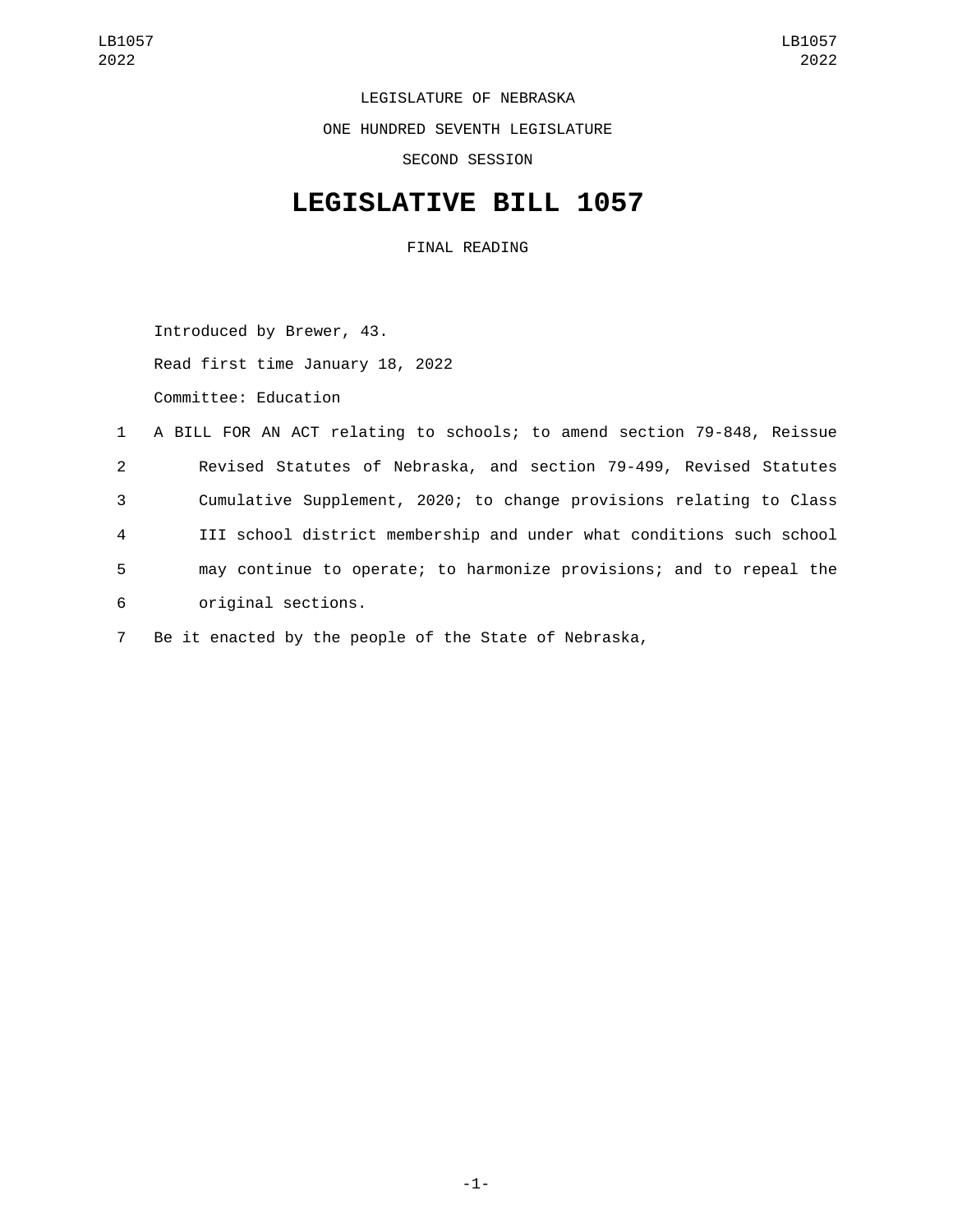1 Section 1. Section 79-499, Revised Statutes Cumulative Supplement, 2 2020, is amended to read:

 79-499 (1) If the fall school district membership or the average daily membership of an existing Class III school district shows fewer 5 than forty-five thirty-five students in grades kindergarten nine through twelve, the district shall submit a plan for developing cooperative 7 programs with other school districts high schools, including the sharing of curriculum and certificated and noncertificated staff, to the State Committee for the Reorganization of School Districts. The cooperative program plan shall be submitted by the school district by September 1 of the year following such fall school district membership or average daily membership report. A cooperative program plan shall not be required if 13 there is no high school within fifteen miles from such district on a reasonably improved highway. The state committee shall review the plan and provide advice and communication to such school district and other 16 school districts high schools.

17 (2) If for two consecutive years the fall school district 18 membership, or for two consecutive years the average daily membership, of 19 an existing Class III school district is fewer than forty-five students 20 twenty-five pupils in grades kindergarten nine through twelve as 21 determined by the Commissioner of Education or if for one year an 22 existing Class III school district contracts with a neighboring school 23 district or districts to provide educational services for all of its 24 pupils in grades nine through twelve, such school district shall, except 25 as provided in subsection (3)  $\theta$ r (4) of this section, be dissolved 26 pursuant to the procedures described in subdivision  $(3)(b)$   $(4)(b)$  of this 27 section through the order of the state committee if the high school 28 district is within fifteen miles on a reasonably improved highway of 29 another high school.

30 This subsection does not apply to any school district located on an 31 Indian reservation and substantially or totally financed by the federal

-2-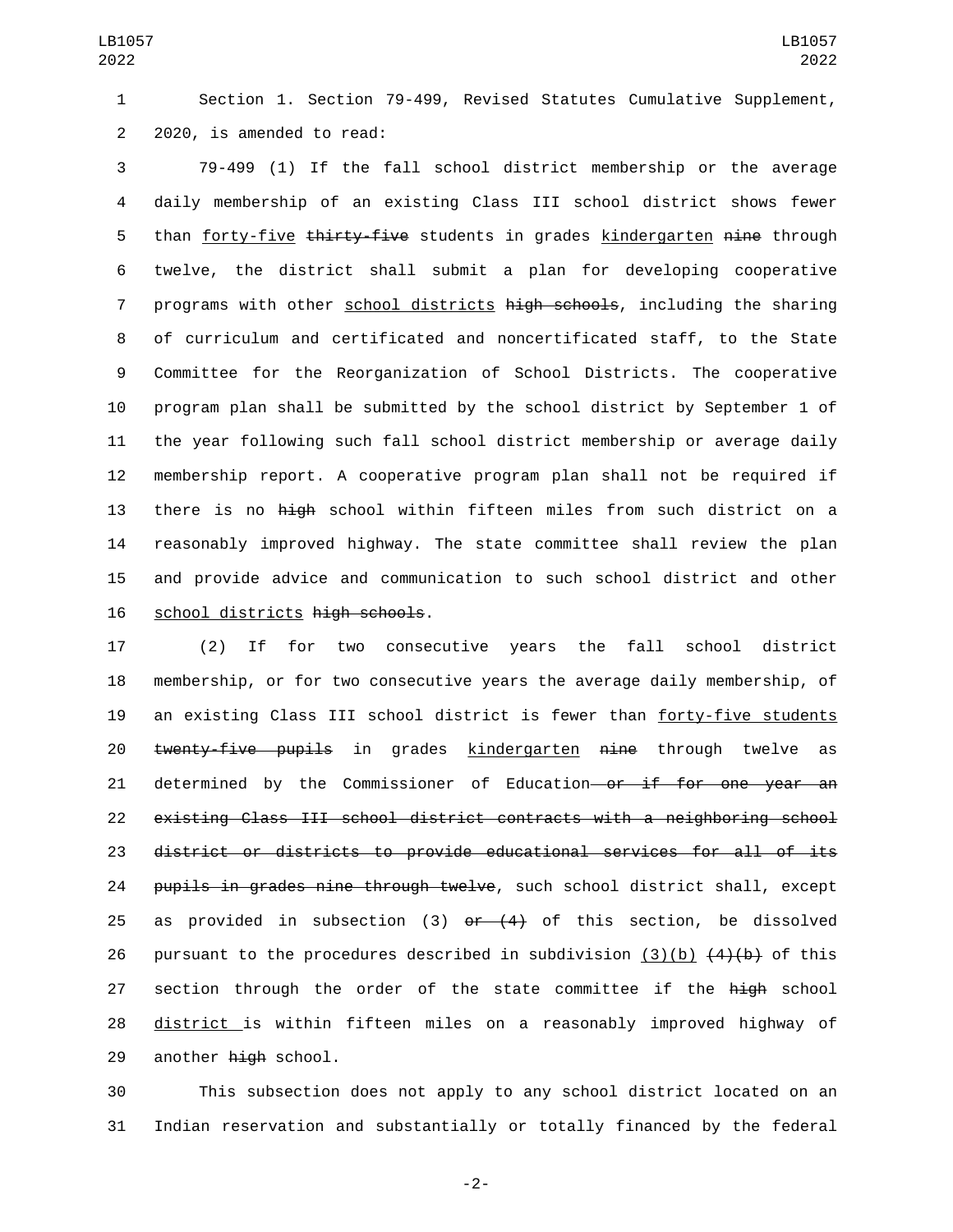1 government.

 (3) Any Class III school district which has a fall school district membership or an average daily membership of fewer than twenty-five students in grades nine through twelve may contract with another school district to provide educational services for its pupils in grades nine through twelve. Such contract may continue for a period not to exceed one year. At the end of such one-year period, the school district may resume educational services for grades nine through twelve if the average daily membership in grades nine through twelve for such school district has reached at least fifty students. If the school district has not achieved such fall school district membership or average daily membership, it shall be dissolved pursuant to the procedures described in subdivision  $(4)(b)$  of this section by order of the state committee entered after thirty days' notice to the district but without a hearing, notwithstanding the distance on a reasonably improved highway to the 16 nearest school district conducting a high school.

17 (3)(a)  $(4)(a)$  Any Class III school district which is maintaining the 18 only public high school district in the county and which has  $w$ ith a fall school district membership or an average daily membership of fewer than 20 forty-five twenty-five students in grades kindergarten nine through twelve shall be subject to this subsection until such school district reaches a fall school district membership or an average daily membership 23 in grades kindergarten nine through twelve of at least forty-five thirty-**five** students or, for two consecutive years, fewer than fifteen students or such school district dissolves. Such school district may continue to 26 operate the high school if:

 (i) The plan submitted pursuant to subsection (1) of this section provides a broad-based curriculum as determined by the state committee; 29 and

 (ii) At a districtwide election held the second Tuesday of November by whatever means the county conducts balloting, in the second

-3-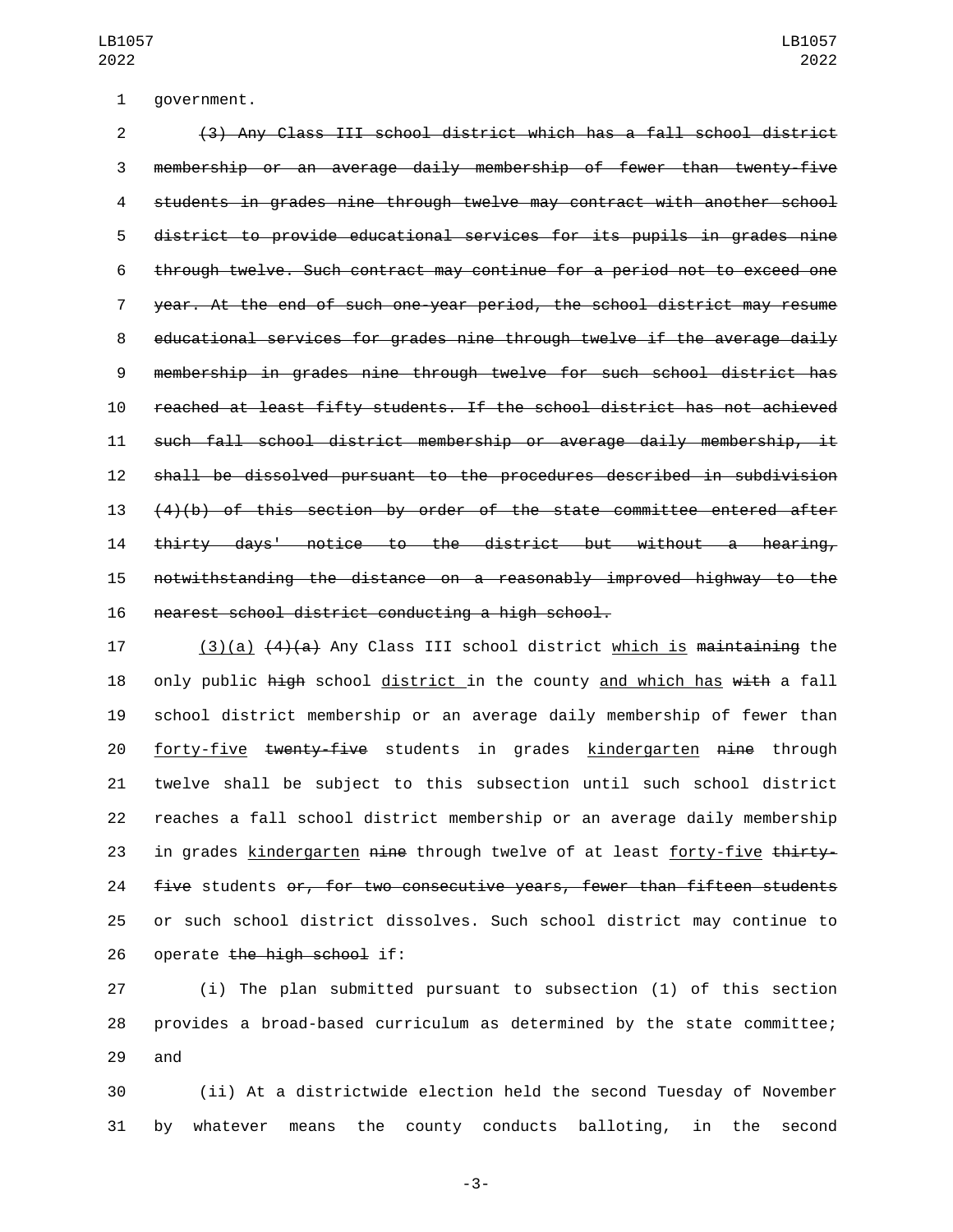consecutive school year that the fall school district membership for 2 grades kindergarten nine through twelve is fewer than forty-five twenty-3 five students, a majority of voters approve a ballot issue to continue to 4 operate the high school district for the immediately following four 5 school years year. If such ballot issue succeeds and in the initial election, the school board shall annually determine if such a districtwide election is necessary for each subsequent year that the 8 school district remains is subject to this subsection, except that such school board or board of education shall conduct a public hearing and, after receiving testimony at the public hearing, vote whether to continue 11 to operate the school district every four years thereafter. If such ballot issue or such vote of the school board or board of education fails, the school district shall be dissolved pursuant to the procedures described in subdivision (3)(b) of this section hold such districtwide election if four years have passed since the last election pursuant to this section and the school district has remained subject to this 17 subsection.

18 (b) The If such ballot issue as provided in subdivision  $(4)(a)(ii)$  of this section fails, or if a school district falls within the provisions of subsection (2) or (3) of this section, the state committee shall dissolve the school district and attach the territory to other school districts based on the preferences of each landowner if such preference is provided in the time and manner required by the state committee and would transfer such parcels to a school district with a boundary contiguous to the school district being dissolved. Landowners submitting such preferences shall sign a statement that the district of preference is the district which children who might reside on the property, at the time of the dissolution or in the future, would be expected to attend. For property for which a preference is not provided in the time and manner required by the state committee, the state committee shall transfer such property to one or more of the school

-4-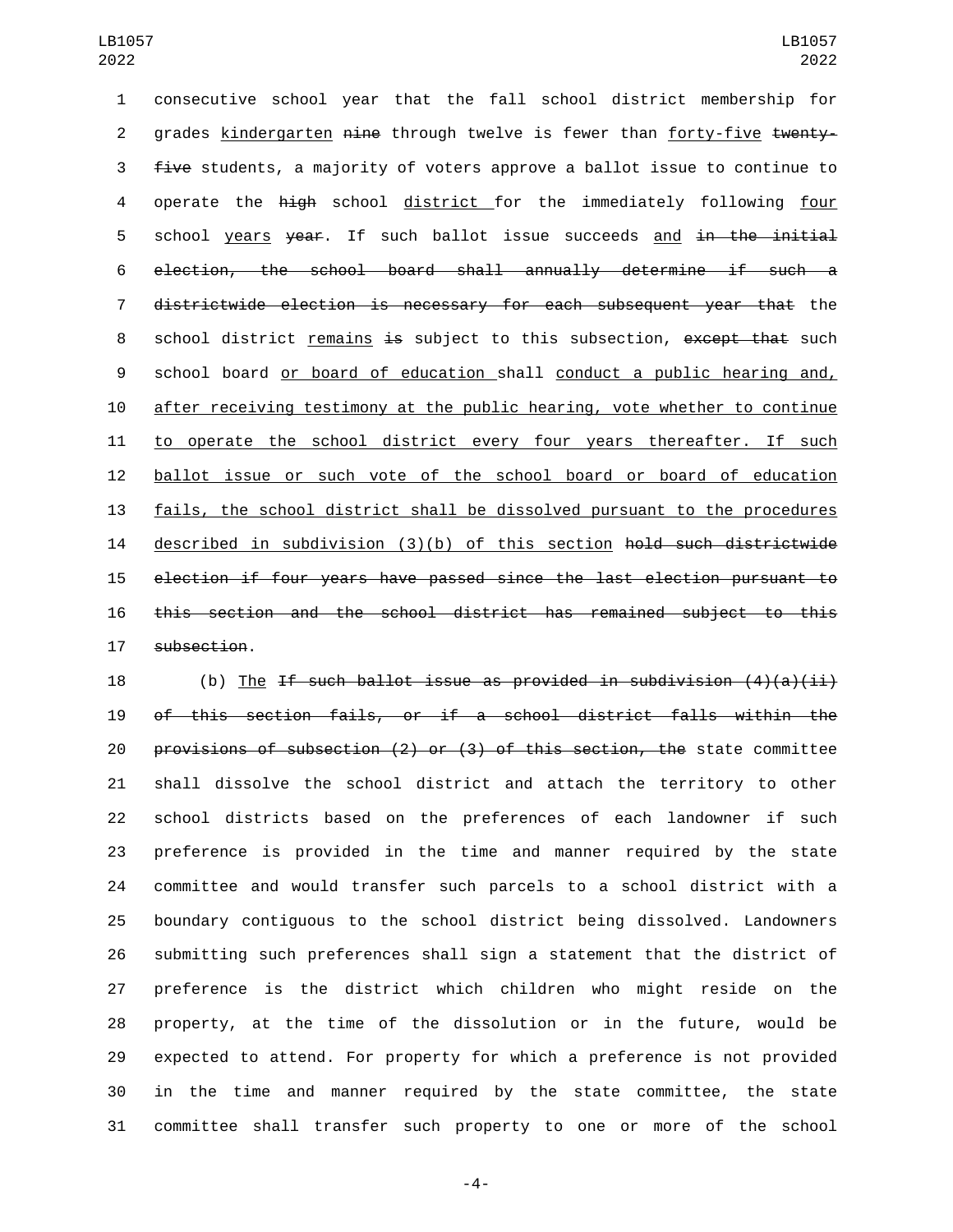districts with boundaries contiguous to the district being dissolved in a manner that will best serve children who might reside on such property, at the time of the dissolution or in the future, and that will, to the extent possible, create compact and contiguous districts.

 (c) This subsection shall not apply to any school district if the fall school district membership or an average daily membership falls to fewer than fifteen students in grades nine through twelve for two 8 consecutive years.

 (4) (5) For purposes of this section, when calculating fall school district membership or average daily membership, a resident school district as defined in section 79-233 shall not count students attending an option district as defined in such section and a Class III school district shall not count foreign exchange students and nonresident 14 students who are wards of the court or state.

 Sec. 2. Section 79-848, Reissue Revised Statutes of Nebraska, is 16 amended to read:

 79-848 Any employee whose contract is terminated because of reduction in force shall be considered dismissed with honor and shall upon request be provided a letter to that effect. Such employee shall have preferred rights to reemployment for a period of twenty-four months commencing at the end of the contract year of such employee, and the employee shall be recalled on the basis of length of service to the school to any position for which he or she is qualified by endorsement or college preparation to teach. Whenever a school district has, pursuant to section 79-598, contracted for the instruction of all of the students residing in such district or has, pursuant to section 79-499, contracted for the instruction of its students in grades nine through twelve, the preferred rights to reemployment shall commence at the end of the student contract period as agreed to by the contracting school district. The employee shall, upon reappointment, retain any benefits which had accrued to such employee prior to termination, but such leave of absence shall

-5-